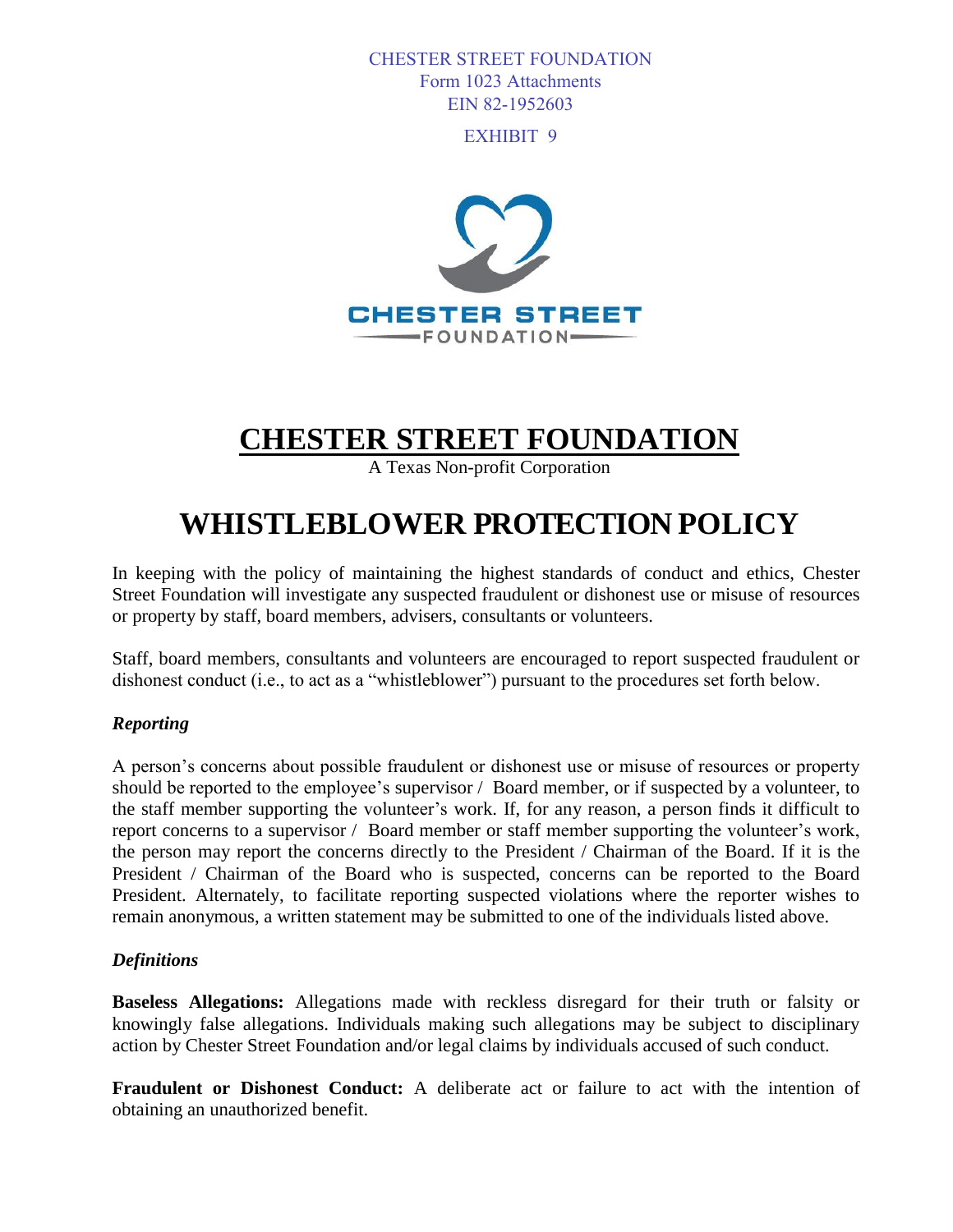Examples of such conduct include:

- Forgery or alteration of documents
- Unauthorized alteration or manipulation of computer files
- Fraudulent financial reporting
- Pursuing a benefit or advantage in violation of Chester Street Foundation Conflict of Interest **Policy**
- Misappropriation or misuse of Chester Street Foundation resources, such as funds, supplies or other assets
- Authorizing or receiving compensation for goods not received or services not performed
- Authorizing or receiving compensation for hours not worked

Whistleblower: An employee, consultant, adviser or volunteer who informs a supervisor / Board member, the President / Chairman of the Board or the Board President about an activity relating to Chester Street Foundation that the person believes to be fraudulent or dishonest.

## *Rights and Responsibilities*

## **Supervisors / Board members**

Supervisors / Board members are required to report suspected fraudulent or dishonest conduct to the President or Chairman of the Board. Reasonable care should be taken in dealing with suspected misconduct to avoid:

- Baseless allegations
- Premature notice to people suspected of misconduct and/or disclosure of suspected misconduct to others not involved with the investigation
- Violations of a person's rights under law

Due to the important yet sensitive nature of the suspected violations, effective professional follow-up is critical. Supervisor / Board member, while appropriately concerned about "getting to the bottom" of such issues, should not in any circumstances perform any investigative or other follow-up steps on their own. Accordingly, a supervisor / Board member who becomes aware of suspected misconduct:

- Should not contact the person suspected to further investigate the matter or demand restitution
- Should not discuss the case with attorneys, the media or anyone other than the President / Chairman of the Board
- Should not report the case to an authorized law enforcement officer without first discussing the case with the President / Chairman of the Board

## **Investigation**

All relevant matters, including suspected but unproved matters, will be reviewed and analyzed, with documentation of the receipt, retention, investigation and treatment of the complaint. Appropriate corrective action will be taken if necessary, and findings will be communicated to the reporting person and his or her supervisor / Board member. Investigations may warrant investigation by independent people, such as auditors and/or attorneys.